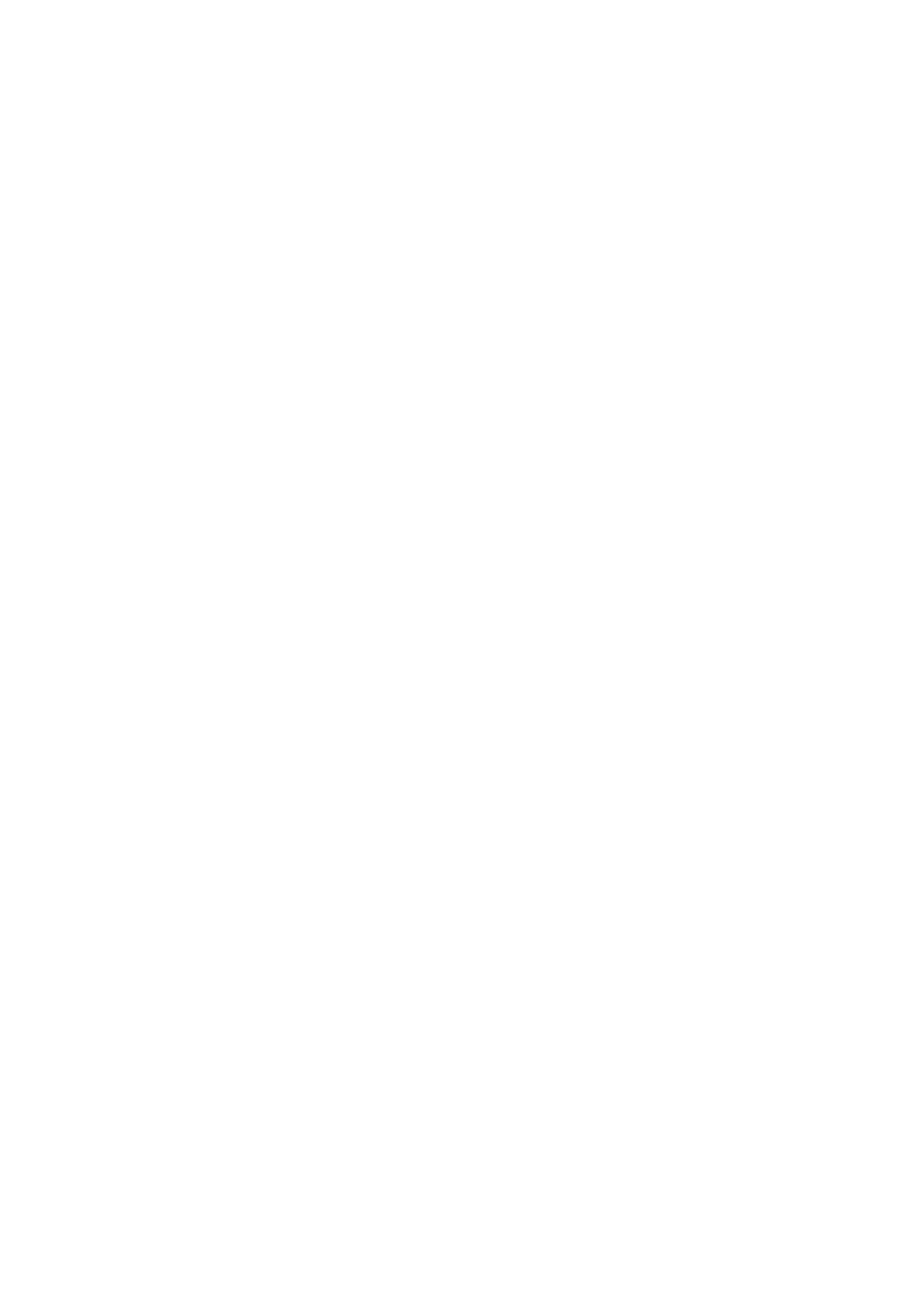## **Abstract**

Lorem ipsum dolor sit amet, consectetuer adipiscing elit. Ut purus elit, vestibulum ut, placerat ac, adipiscing vitae, felis. Curabitur dictum gravida mauris. Nam arcu libero, nonummy eget, consectetuer id, vulputate a, magna. Donec vehicula augue eu neque. Pellentesque habitant morbi tristique senectus et netus et malesuada fames ac turpis egestas. Mauris ut leo. Cras viverra metus rhoncus sem. Nulla et lectus vestibulum urna fringilla ultrices. Phasellus eu tellus sit amet tortor gravida placerat. Integer sapien est, iaculis in, pretium quis, viverra ac, nunc. Praesent eget sem vel leo ultrices bibendum. Aenean faucibus. Morbi dolor nulla, malesuada eu, pulvinar at, mollis ac, nulla. Curabitur auctor semper nulla. Donec varius orci eget risus. Duis nibh mi, congue eu, accumsan eleifend, sagittis quis, diam. Duis eget orci sit amet orci dignissim rutrum.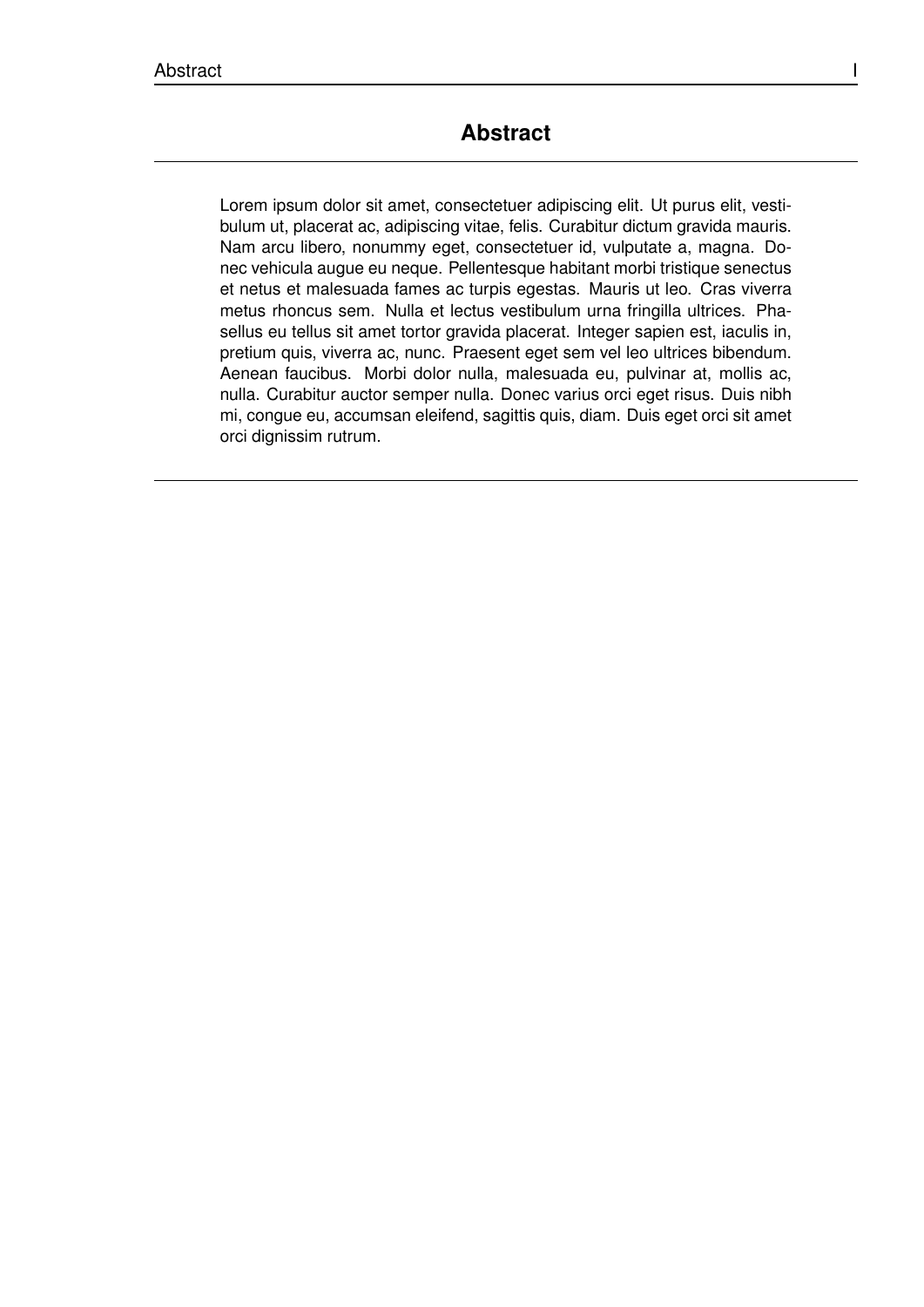# **Contents**

|                |     |       | $\mathbf{III}$ |
|----------------|-----|-------|----------------|
|                |     |       | $\mathsf{IV}$  |
|                |     |       | $\vee$         |
|                |     |       | V <sub>l</sub> |
| 1              |     |       | $\mathbf{1}$   |
| $\overline{2}$ |     |       | $\overline{2}$ |
|                | 2.1 |       | $\overline{2}$ |
|                |     | 2.1.1 | $\overline{2}$ |
|                |     | 2.1.2 | $\overline{2}$ |
|                |     | 2.1.3 | $\overline{2}$ |
|                |     |       | $\overline{2}$ |
|                |     |       | 3              |
|                | 2.3 |       | 3              |
|                |     |       | 3              |
|                | 2.4 |       | $\overline{4}$ |
|                | 2.5 |       | 5              |
|                | 2.6 |       | 5              |
|                |     | 2.6.1 | 5              |
|                |     |       | 6              |
|                |     |       | 6              |
| 3              |     |       | 8              |
|                | 3.1 |       | 8              |
|                |     |       | - VII          |
|                |     |       |                |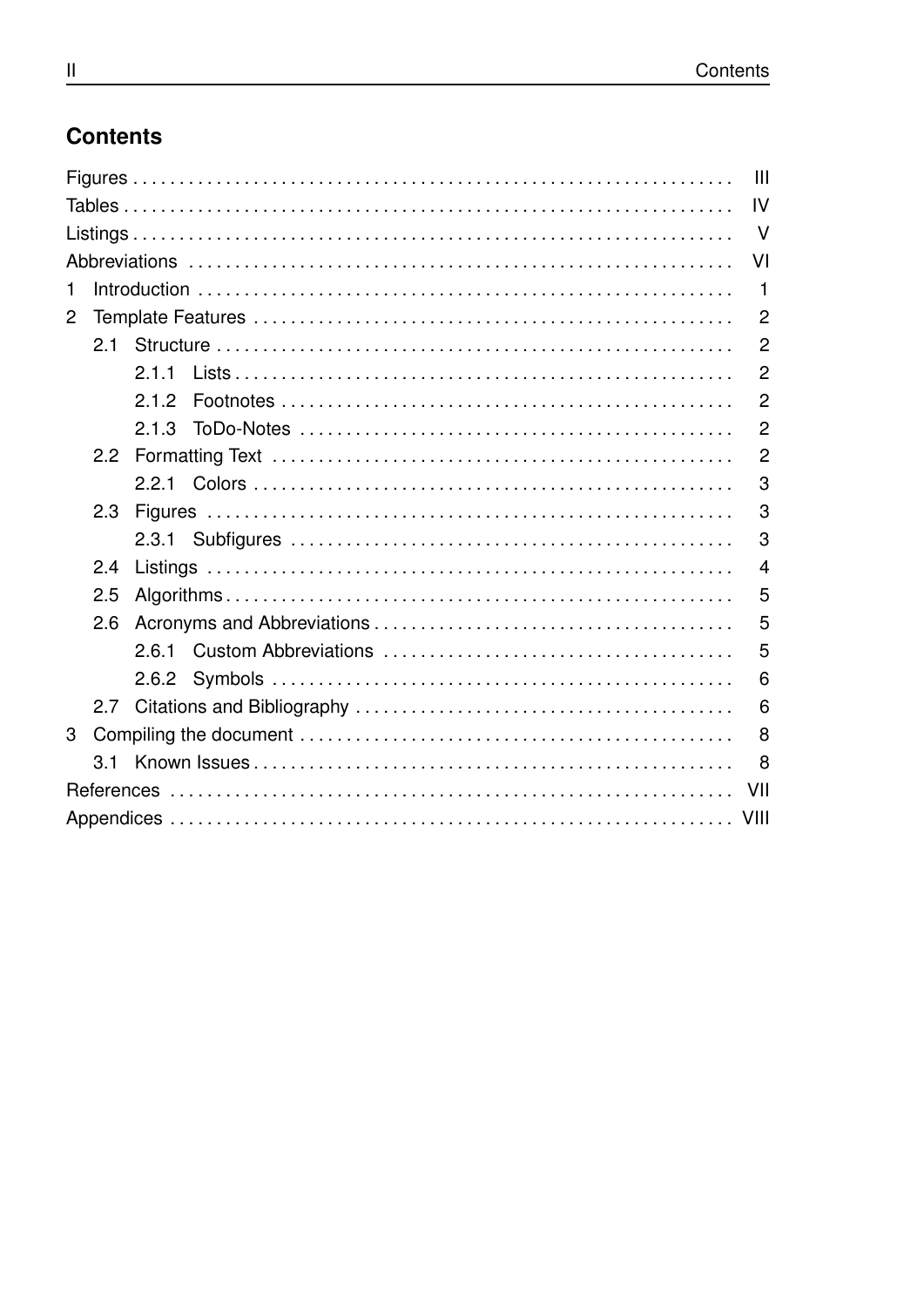# <span id="page-4-0"></span>**Figures**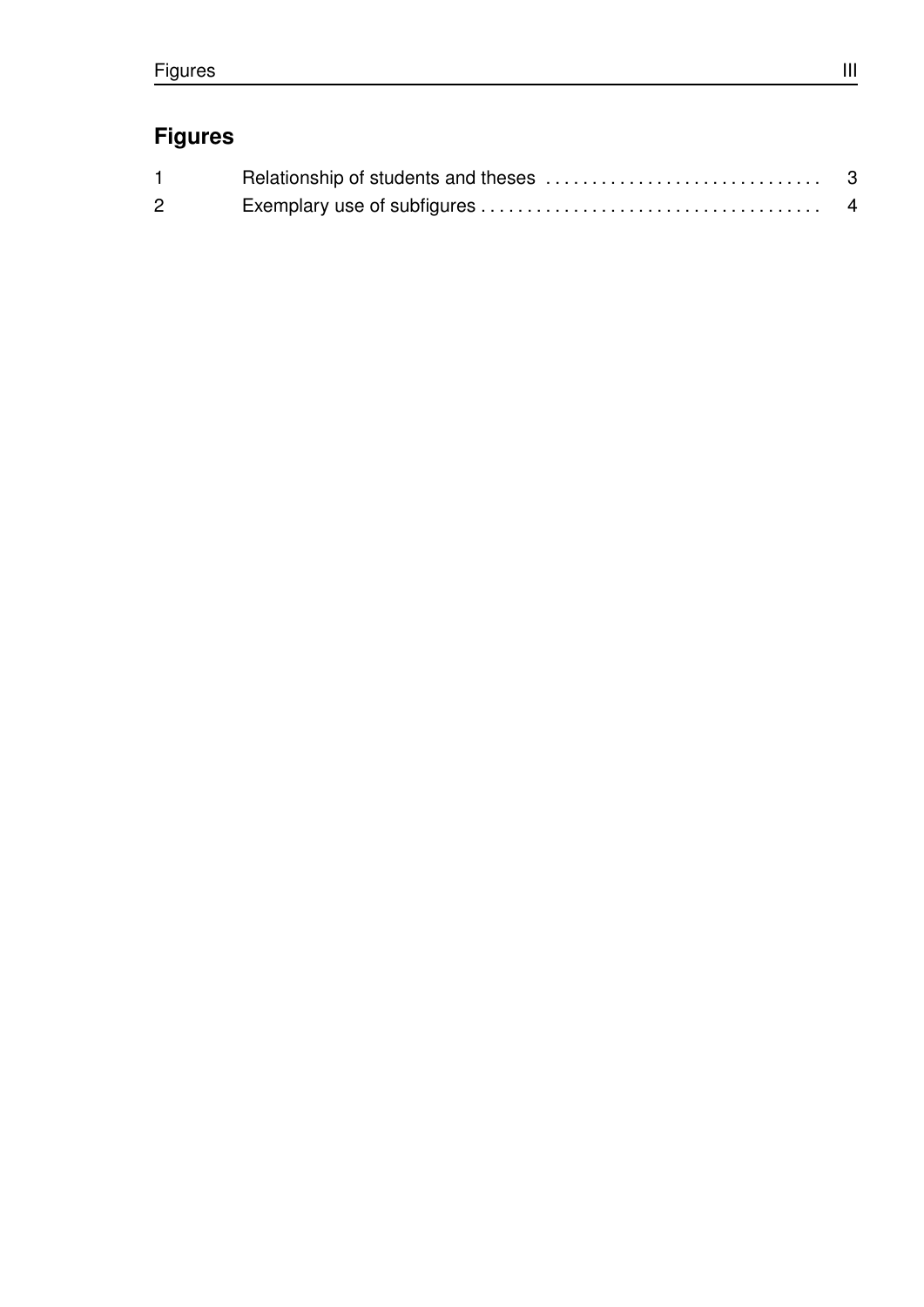# <span id="page-5-0"></span>**Tables**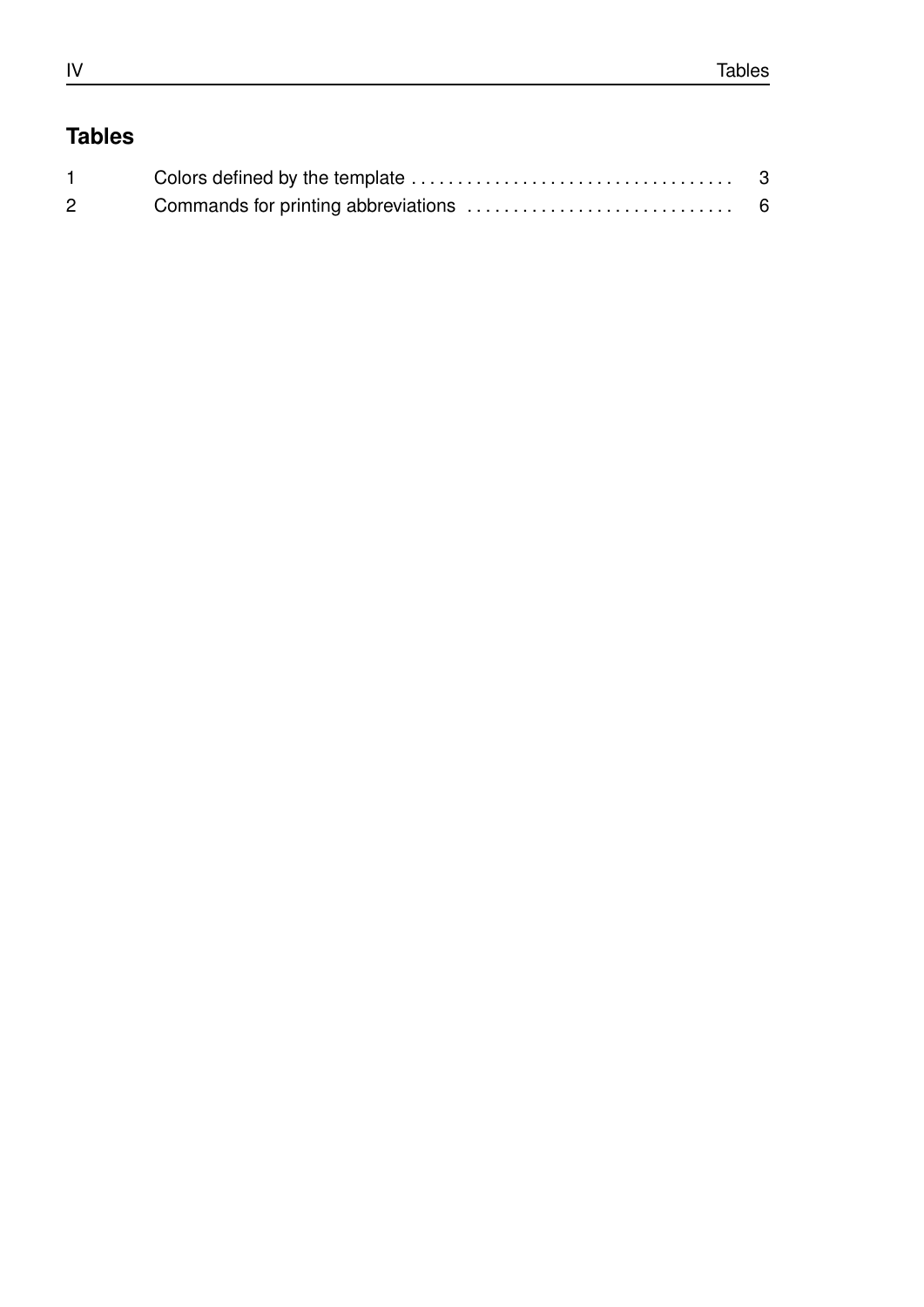# <span id="page-6-0"></span>**Listings**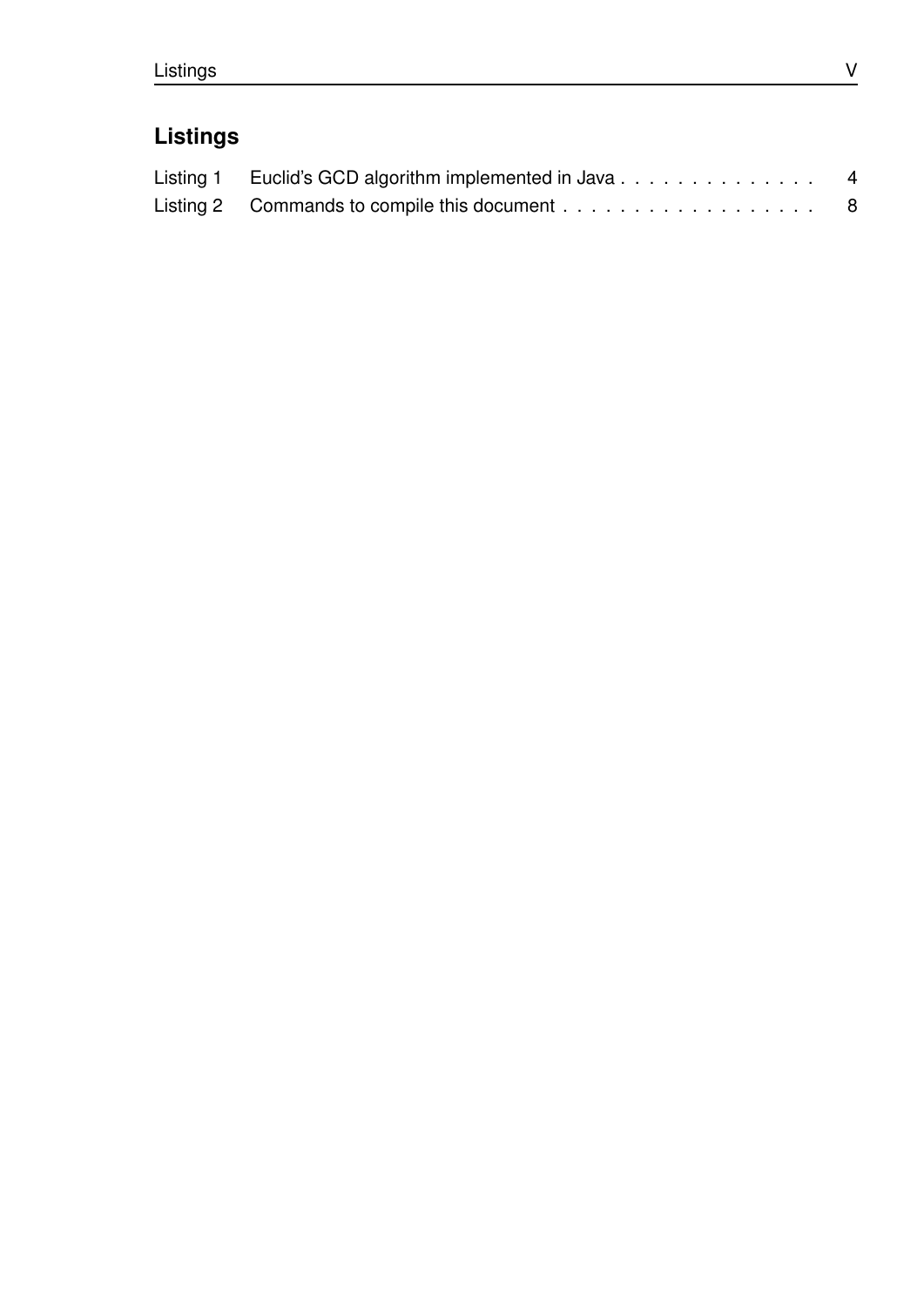# <span id="page-7-0"></span>**Abbreviations**

- <span id="page-7-6"></span>BPM Business Process Management
- <span id="page-7-2"></span>CD Corporate Design
- <span id="page-7-4"></span>DISS Digital Industrial Service System
- <span id="page-7-1"></span>FAU Friedrich-Alexander-Universität Erlangen-Nürnberg
- <span id="page-7-5"></span>KMU Kleines und Mittleres Unternehmen
- <span id="page-7-3"></span>SQL Structured Query Language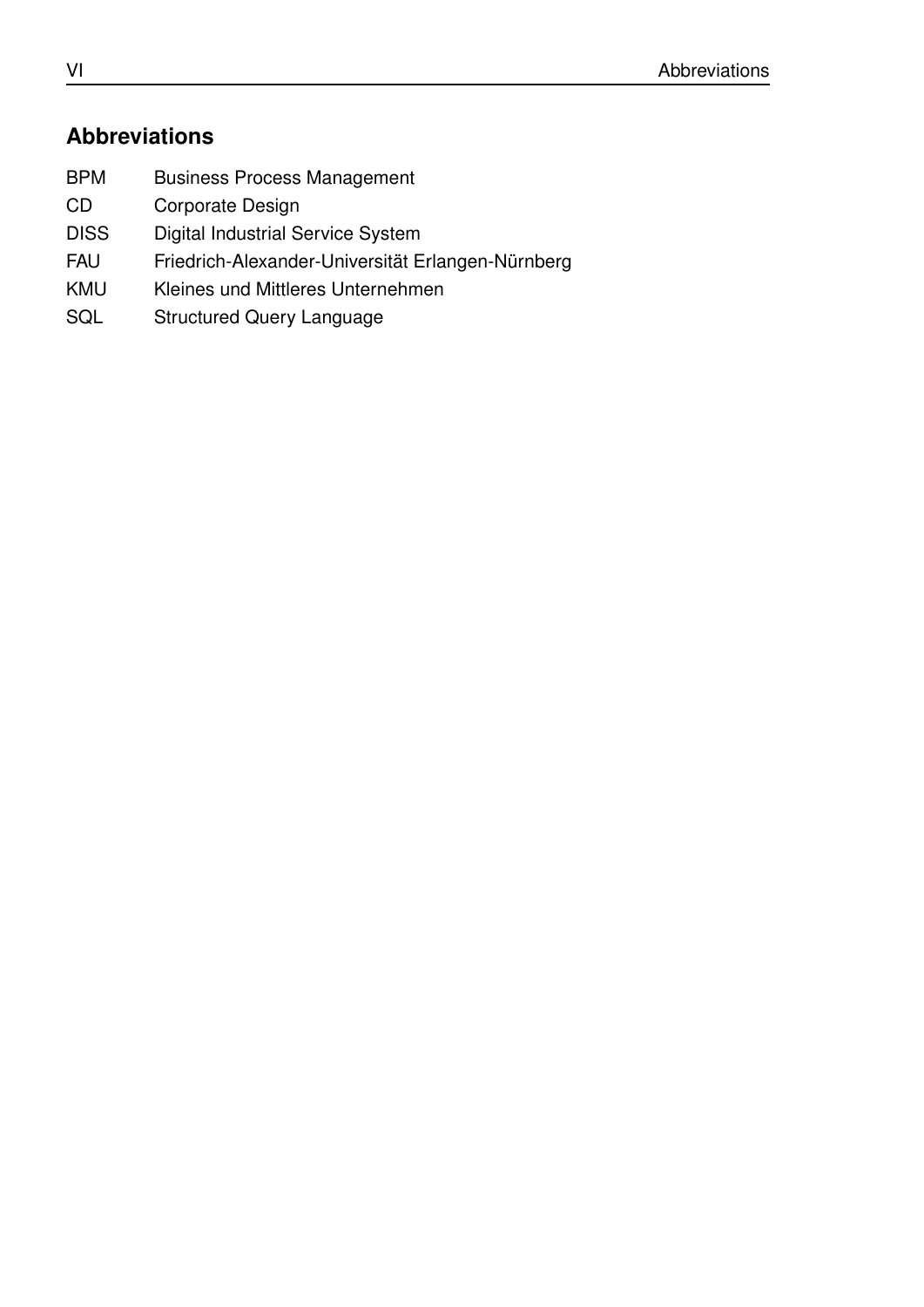## <span id="page-8-0"></span>**1 Introduction**

This LATEX template has been developed by the University of Münster and adapted by the Chair of Digital Industrial Service Systems at the [Friedrich-Alexander-Universität](#page-7-1) [Erlangen-Nürnberg \(FAU\)](#page-7-1) to match the [FAU](#page-7-1) [Corporate Design \(CD\).](#page-7-2) The file main.tex is the master file.

It was originally built by Jan Betzing and Dominik Lekse and draws from the DBIS template by Till Haselmann and Florian Stahl, as well as from the IS template by Stephan Dlugosz. The adaption to FAU was done by Matthias Stierle and maintained by Sebastian Dunzer. The IDEA Lab version was adapted and is maintained by Johanna Müller.

This document is work-in-progress and provides instructions on how to use the template. It does not give advices on scientific writing.

Please feel free to contribute to this template.

### **TODO**

- Configuration switch for having \chapter{} begin on a new page
- Replace kvoptions with pgfkeys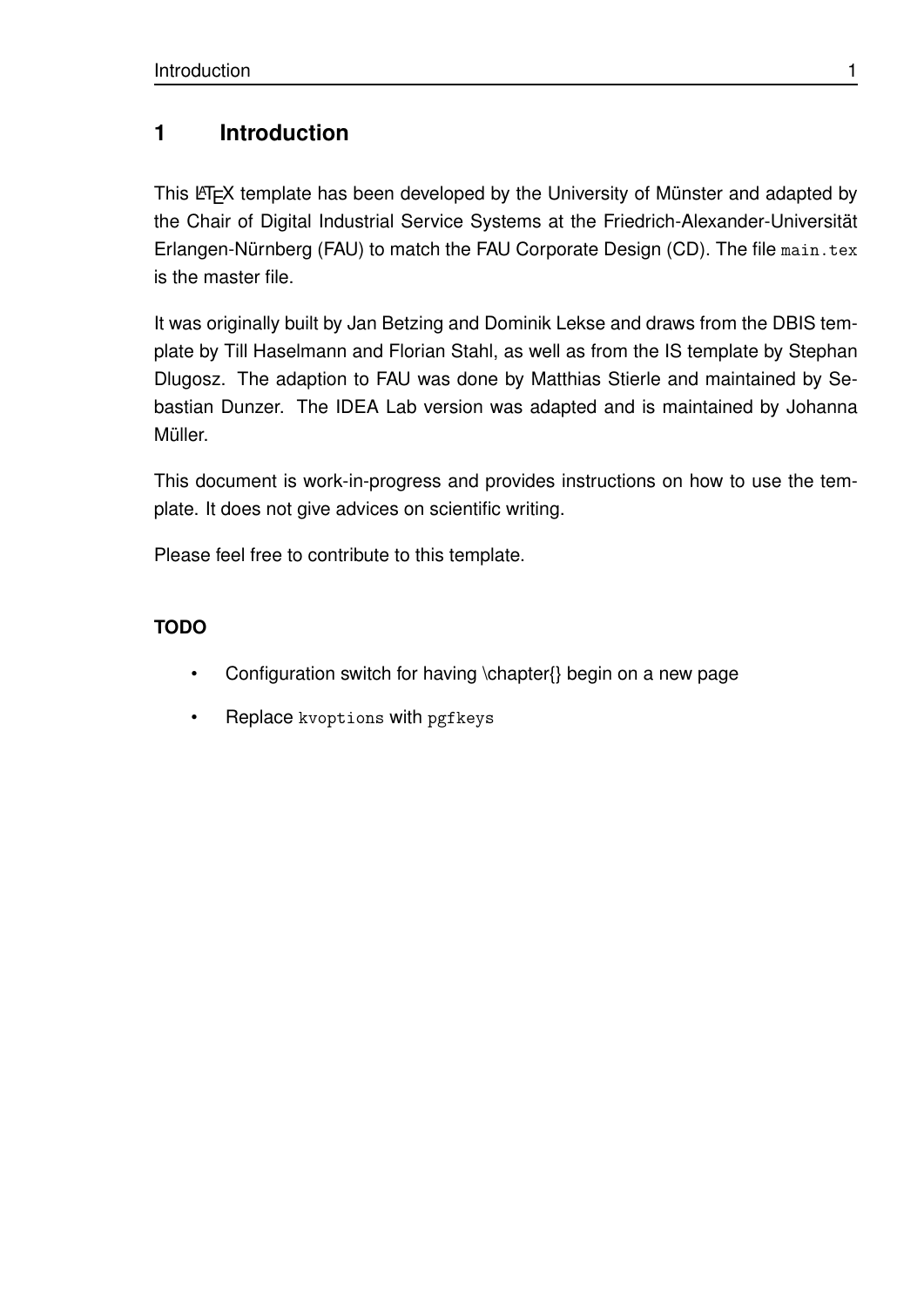## <span id="page-9-0"></span>**2 Template Features**

This chapter gives examples on what you can do with this template. It's just a brief overview. Please consult the common sources on how to write scientific documents and documents with  $\text{ETr}X$ .

### <span id="page-9-1"></span>**2.1 Structure**

This template provides three structural levels that appear in the table of contents: \chapter, \section, and \subsection. Chapters will always start on a new page. Additionally, you can use \subsubsection and \paragraph as non-hierarchical means to structure your thesis.

### <span id="page-9-2"></span>**2.1.1 Lists**

You can use the default  $\langle \text{L}F_F \rangle$  functions for writing lists, viz., \enumerate for numbered lists and \itemize for bullet point lists. Again, the \subsubsection and \paragraph can be used as structural elements, e.g., when listing definitions of terms.

### <span id="page-9-3"></span>**2.1.2 Footnotes**

Footnotes are continuously numbered throughout the document. Use the \footnote{text} command. They appear on the page their reference is on  $1$ . Footnotes have to be placed without whitespace behind the word and within the sentence boundaries, i.e., before the period.

### <span id="page-9-4"></span>**2.1.3 ToDo-Notes**

You can use ToDo notes using the \todo{text} command. Please make sure to remove any ToDo notes before handing in your thesis!

ToDo: Remove me before publishing

### <span id="page-9-5"></span>**2.2 Formatting Text**

LATEX provides \textit{text} for *italics*, \textbf{text} for **bold face**, \texttt{text} for typewriter, \textsc{text} for SMALL CAPS, \underline{text} for underline. Ad-

 $\overline{1}$  This is an exemplary footnote.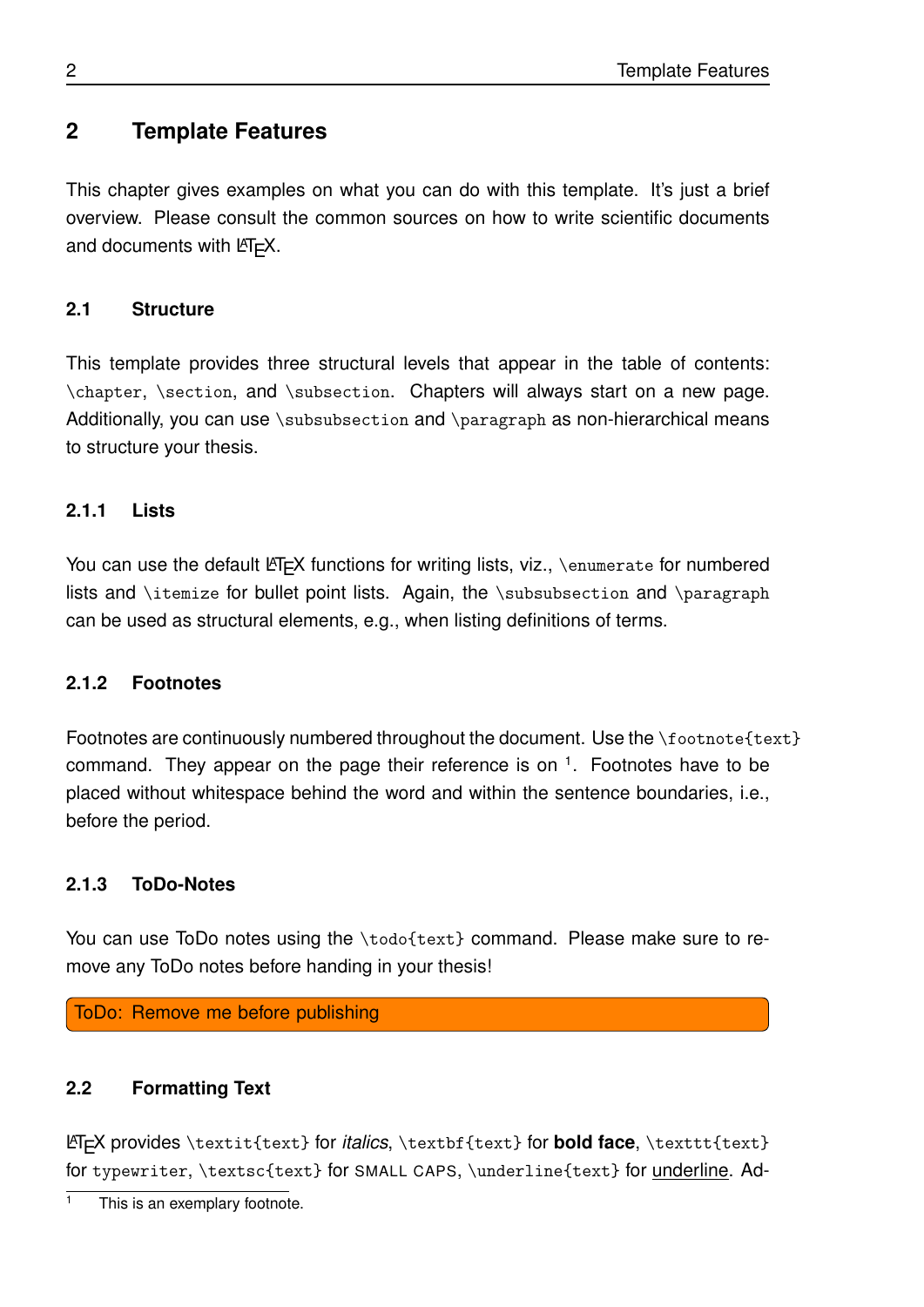ditionally, the template provides \texthl{text} for **highlighted text**. Please remove any highlighted text before handing in your thesis!

Please use the \enquote{text} command for "direct quotes".

#### <span id="page-10-0"></span>**2.2.1 Colors**

<span id="page-10-4"></span>This template comes with the colors defined in the [CD](#page-7-2) of the [FAU.](#page-7-1) Table [1](#page-10-4) lists the color names. You can apply them to text by using the \textcolor{color name}{text} command.

| <b>Color Name</b> | <b>Result</b>                 |
|-------------------|-------------------------------|
| fau-grey          | Exemplary Text and 0123456789 |
| fau-red           | Exemplary Text and 0123456789 |
| fau-blue          | Exemplary Text and 0123456789 |
| fau-cyan          | Exemplary Text and 0123456789 |
| fau-orange        | Exemplary Text and 0123456789 |
| fau-green         | Exemplary Text and 0123456789 |

**Table 1** Colors defined by the template

#### <span id="page-10-1"></span>**2.3 Figures**

The figure environment is wrapped around images. These images should either be included as PDF-file via \includegraphics, or created via *TikZ/PGF*. For included images, make sure to use high-resolution images, preferably vector images.

<span id="page-10-3"></span>Figures float, i.e., they do not necessarily appear at exact the same position you have defined them. Make sure to set a *caption* and an optional *label* as figure parameters.



**Figure 1** Relationship of students and theses

#### <span id="page-10-2"></span>**2.3.1 Subfigures**

Sometimes it might be handy to contrast figures, i.e., by placing them next to each other. The template uses the *subcaption* package to provide subfigures. The following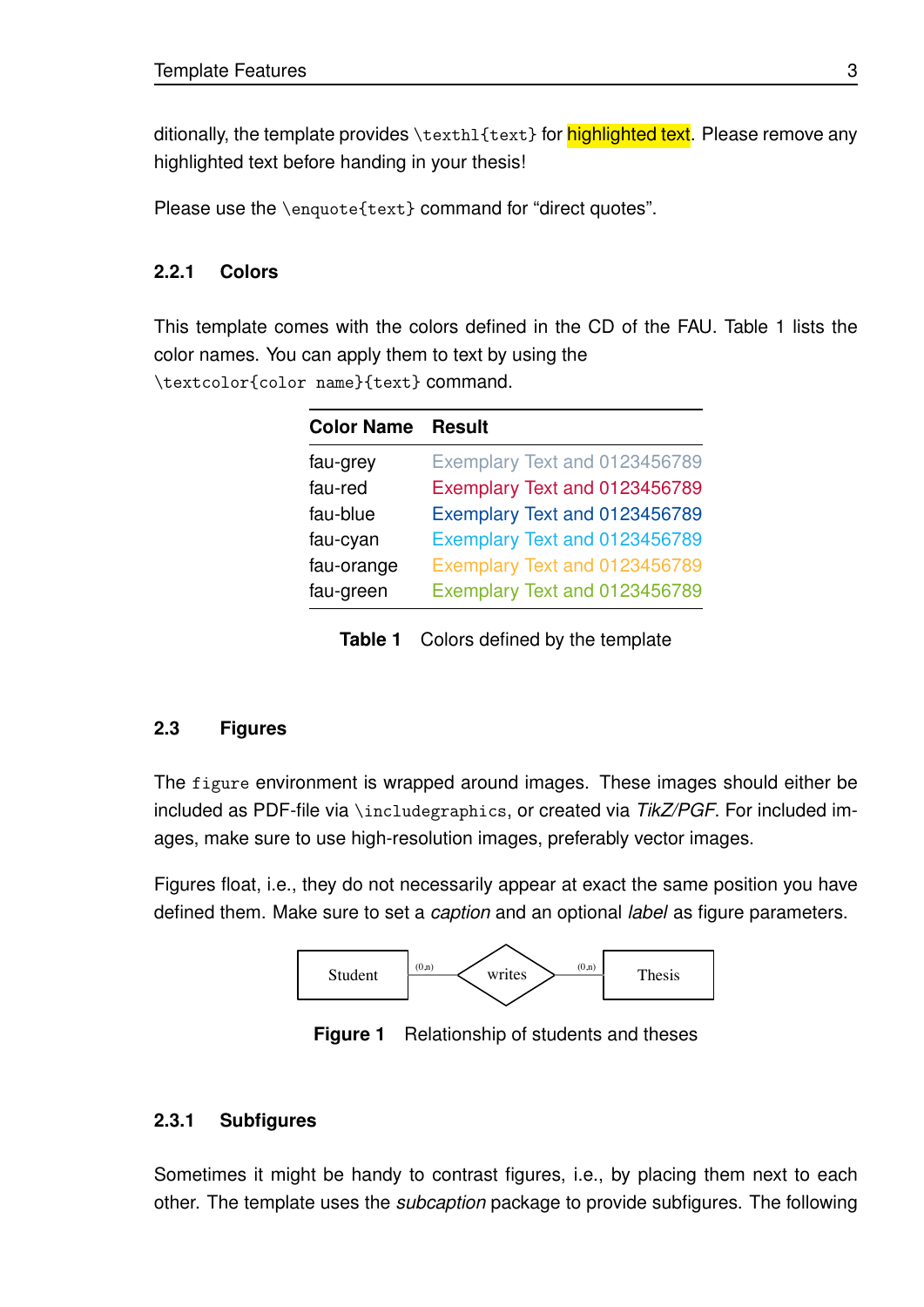example contains two figures, where each subfigure has its own \label and \caption. Additionally, the whole figure has its own *caption* and *label*. That means, you can reference subfigures Figure [2a](#page-11-1) and Figure [2.](#page-11-1) Only the whole figure will be listed in the table of figures.

Subfigures are not limited to images, but may also include listings or tables. Figure [2](#page-11-1) shows a sample database query expressed in [Structured Query Language \(SQL\)](#page-7-3) (Figure [2a\)](#page-11-1) and as query plan in relational algebra (Figure [2b\)](#page-11-1).

<span id="page-11-1"></span>

#### <span id="page-11-0"></span>**2.4 Listings**

You can use listings to typeset source code. This template uses the *listings* package. Wrap code inside the lstlisting environment and set the *language* (e.g., Java, SQL), *caption*, and optional *label* parameters. If the source code highlighting highlights the wrong keywords or misses keywords, use the *deletekeywords* resp. *morekeywords* parameters. Consult the package documentation for further information.

```
public class Euclid {
  public static int gcd (int p, int q) {
    if (q == 0) return p;
    else return gcd(q, p % q);
  }
}
```
**Listing 1** Euclid's GCD algorithm implemented in Java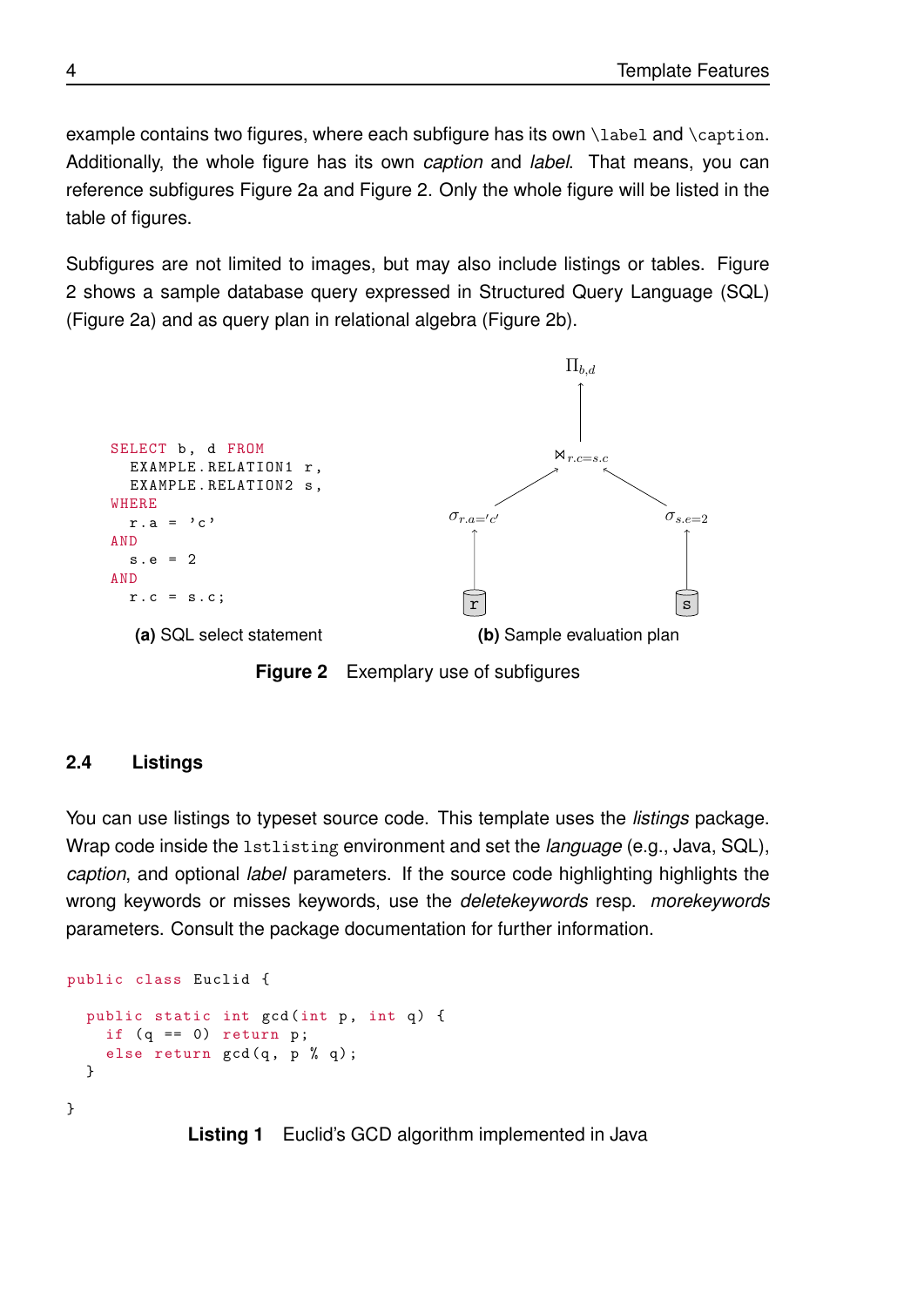### <span id="page-12-0"></span>**2.5 Algorithms**

Some users might require specifying algorithms. This template uses the *algorithm*, *algorithmicx*, and *algopseudocode* packages. Consult the respective manuals for further information. Algorithms do not appear in a table at the beginning of the document, i.e., there is no list of algorithms.

| <b>Algorithm 1</b> Euclid's GCD algorithm in pseudocode           |                          |
|-------------------------------------------------------------------|--------------------------|
| <b>Require:</b> nonnegative integer $a$ , nonnegative integer $b$ |                          |
| <b>function</b> $\text{EUCLID}(a, b)$                             |                          |
| if $b=0$ then                                                     | $\triangleright$ comment |
| return $a$ ;                                                      |                          |
| else                                                              |                          |
| return $\textsf{EUCLID}(b, a \mod b);$                            |                          |
|                                                                   |                          |

#### <span id="page-12-1"></span>**2.6 Acronyms and Abbreviations**

This template provides comprehensive support for acronyms and abbreviations. The template uses the *glossaries* package. Please do only define abbreviations and symbols that are uncommon. That means, common abbreviations such as "e.g." or "i.e." should not be listed. Abbreviations and symbols are sorted automatically by their label.

#### <span id="page-12-2"></span>**2.6.1 Custom Abbreviations**

Custom abbreviations are defined in the config/acronyms.tex file, using the \newacronym[longplural={<long plural>}, shortplural={<short plural>}] {<label>}{<short>}{<long>} command. The *longplural* and *shortplural* parameters are optional. The abbreviations are sorted by their labels. The label is furthermore used to reference the abbreviations in your text. You can do so using commands listed in Table [2.](#page-13-2) In most cases, you just use \gls{<label>}. On the first occurrence, the full version is displayed, e.g., [Digital Industrial Service System \(DISS\).](#page-7-4) Afterwards, the short version will be displayed, i.e., [DISS.](#page-7-4)

You pluralize your abbreviation by adding a p1 to a command. This will add a small s to the abbreviation, e.g., [DISSs.](#page-7-4) Table [2](#page-13-2) shows custom short and long plural versions of the term and abbreviation ["Kleines und Mittleres Unternehmen \(KMU\)"](#page-7-5). You might need this esp. for German abbreviations that do not have a "s" plural form.

Only referenced abbreviations will be added to the list of abbreviations.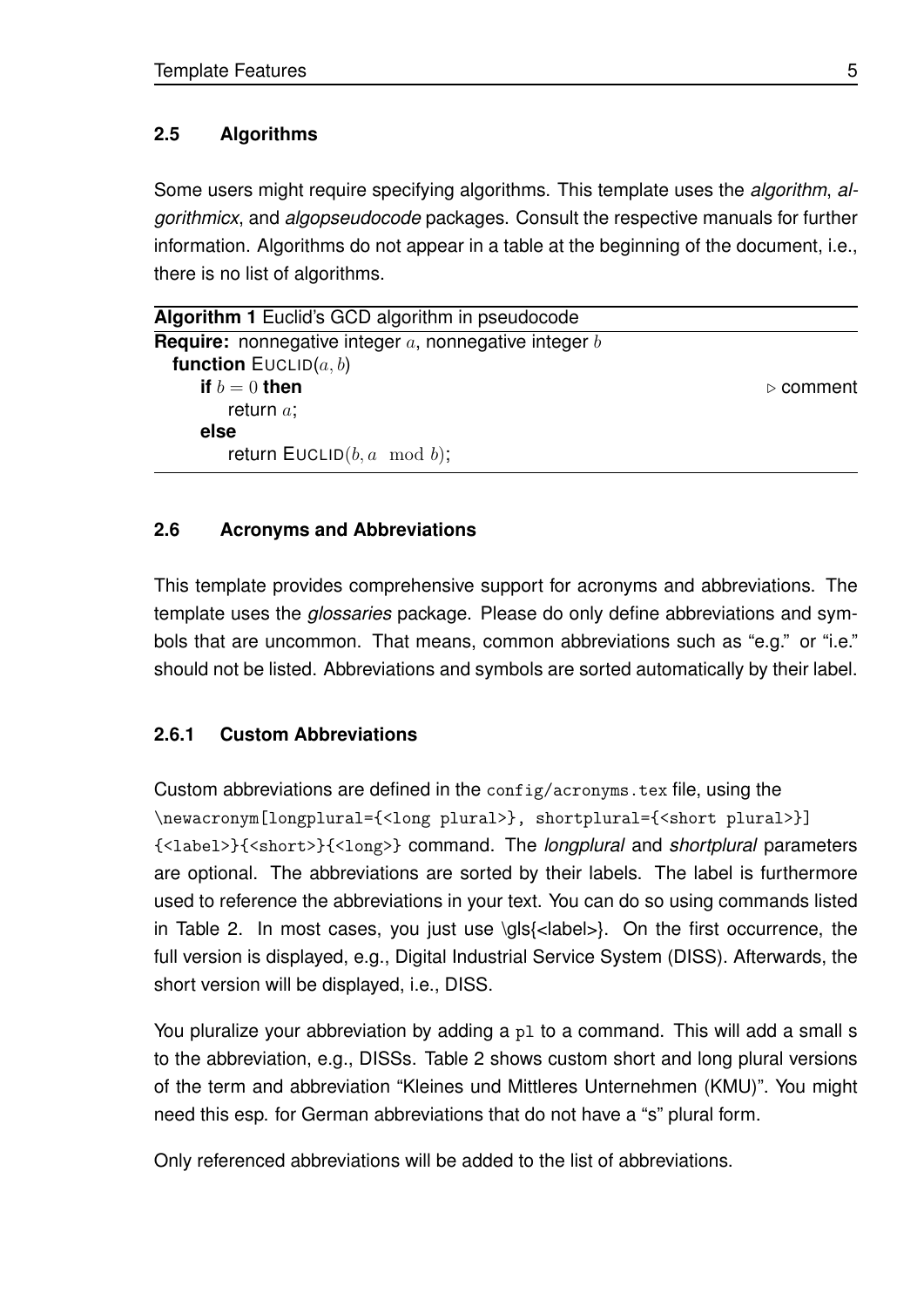<span id="page-13-2"></span>

| <b>Command</b>                | <b>Result</b>                                        |
|-------------------------------|------------------------------------------------------|
| \gls{ <label>}</label>        | \acrfull on first occurence, \acrshort otherwise     |
| \glspl{ <label>}</label>      | \acrfullpl on first occurence, \acrshortpl otherwise |
| \acrshort{ <label>}</label>   | KMU                                                  |
| \acrshortpl{ <label>}</label> | <b>KMUen</b>                                         |
| \acriong{ <label>}</label>    | Kleines und Mittleres Unternehmen                    |
| \acriongpl{ <label>}</label>  | Kleine und Mittlere Unternehmen                      |
| \acrfull{ <label>}</label>    | Kleines und Mittleres Unternehmen (KMU)              |
| \acrfullpl{ <label>}</label>  | Kleine und Mittlere Unternehmen (KMUen)              |

**Table 2** Commands for printing abbreviations

### <span id="page-13-0"></span>**2.6.2 Symbols**

If required, you can define symbols in the symbols.tex file, using the \addsymboltolist{<symbol>}{<label>}{<name>} command. The symbols are sorted by their labels. Please note, regardless of using the symbols in the text, all symbols defined in the symbols file will be output to the list of symbols.

#### <span id="page-13-1"></span>**2.7 Citations and Bibliography**

This template uses BibTeX for bibliographies. It comes with the APA style that takes care of proper formatting and sorting of your references. Of course, you have to maintain a clean library.bib file that caters all necessary attributes. References will appear in the alphabetical order of the surname of the first author. In case of several works by the same author, they are sorted by year.

Citing in the text is done with the \citep[<before>][<after>]{<citekey>} command. Citations without parenthesis are done with \citet{<citekey>}.

#### **Exemplary citations**

- [Business Process Management \(BPM\)](#page-7-6) is an integral management paradigm for building and running effective and efficient organizations (Hammer, [2015;](#page-16-0) vom Brocke et al., [2014\)](#page-16-1).
- A holistic approach to [BPM](#page-7-6) goes beyond process modeling and workflow management systems (vom Brocke et al., [2014,](#page-16-1) p.530).
- A conference citation (Rozinat et al., [2008\)](#page-16-2).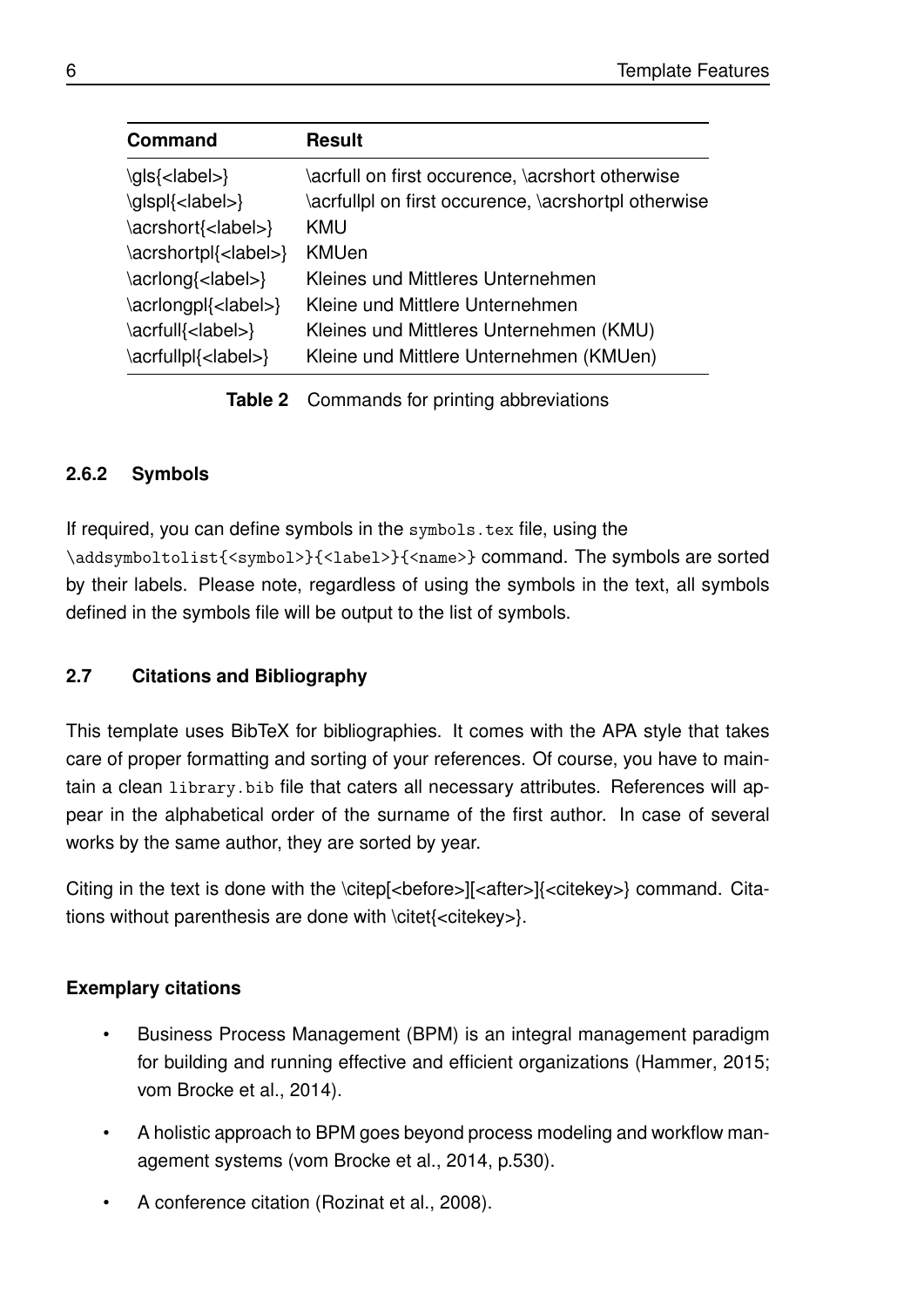- See vom Brocke et al. [\(2014\)](#page-16-1) for a comprehensive review on [BPM](#page-7-6) best practices.
- Hammer [\(2015\)](#page-16-0) lists organizational capabilities for [BPM](#page-7-6) (cf. Hammer, [2015,](#page-16-0) pf.9), while vom Brocke et al. (cf. [2014,](#page-16-1) pp.530–546) give principles of good [BPM](#page-7-6) .
- Two authors are automatically divided by an ampersand, e.g., (Becker & Kahn, [2011\)](#page-16-3).
- ["BPM](#page-7-6) can provide a solid set of capabilities essential to master contemporary and future challenges" (vom Brocke et al., [2014,](#page-16-1) p.534).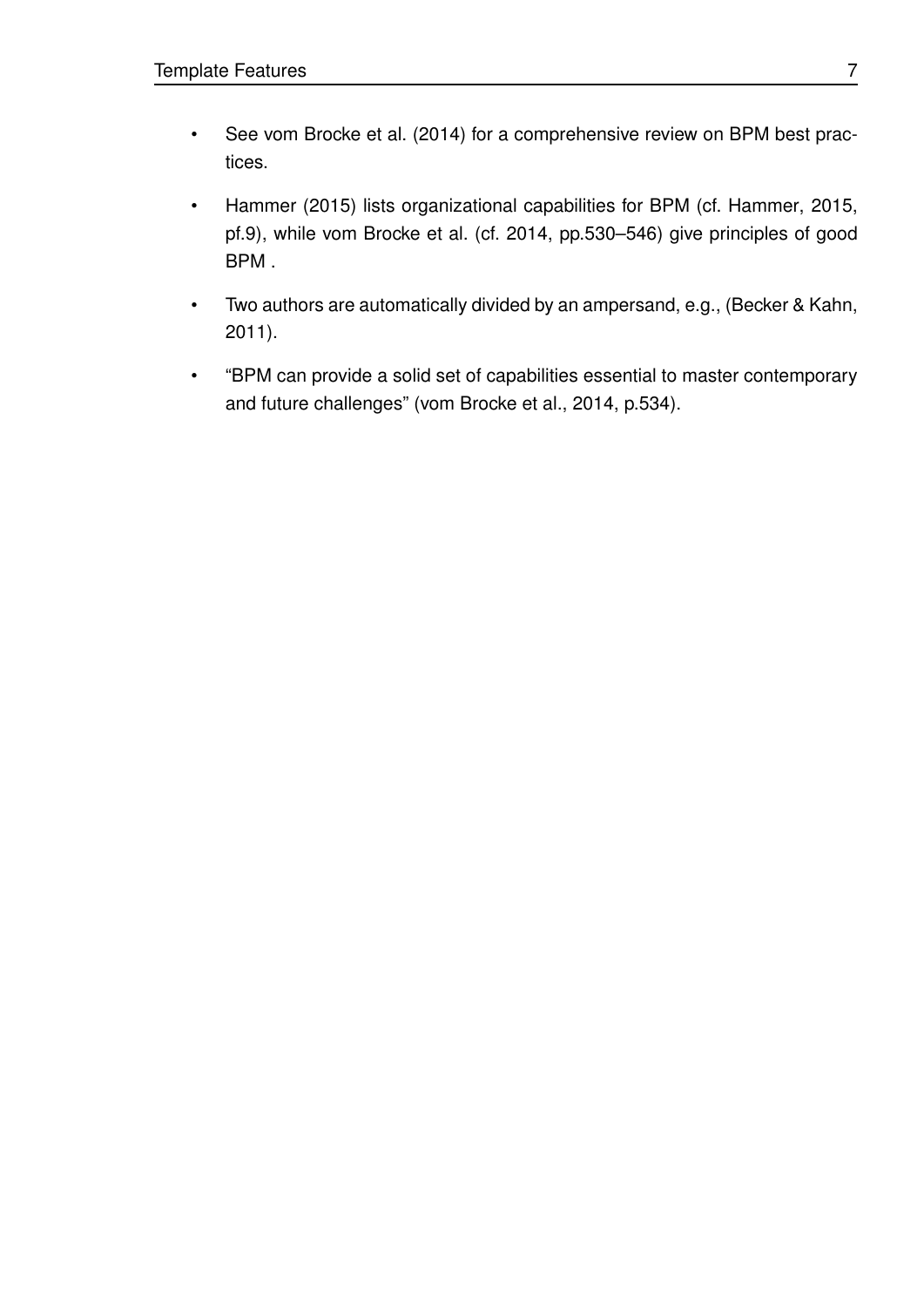## <span id="page-15-0"></span>**3 Compiling the document**

To generate a PDF-file from your T<sub>F</sub>X-file on your own Latex distribution you need to run the following commands. We assume you have a master file main.tex that you want to typeset.

```
pdflatex main
pdflatex main
makeglossaries main
bibtex main
pdflatex main
pdflatex main
                Listing 2 Commands to compile this document
```
#### <span id="page-15-1"></span>**3.1 Known Issues**

Under some configurations on Windows machines, the makeglossaries command silently fails, which results in empty lists of accronyms and symbols. Same goes for the implicitly called makeindex command.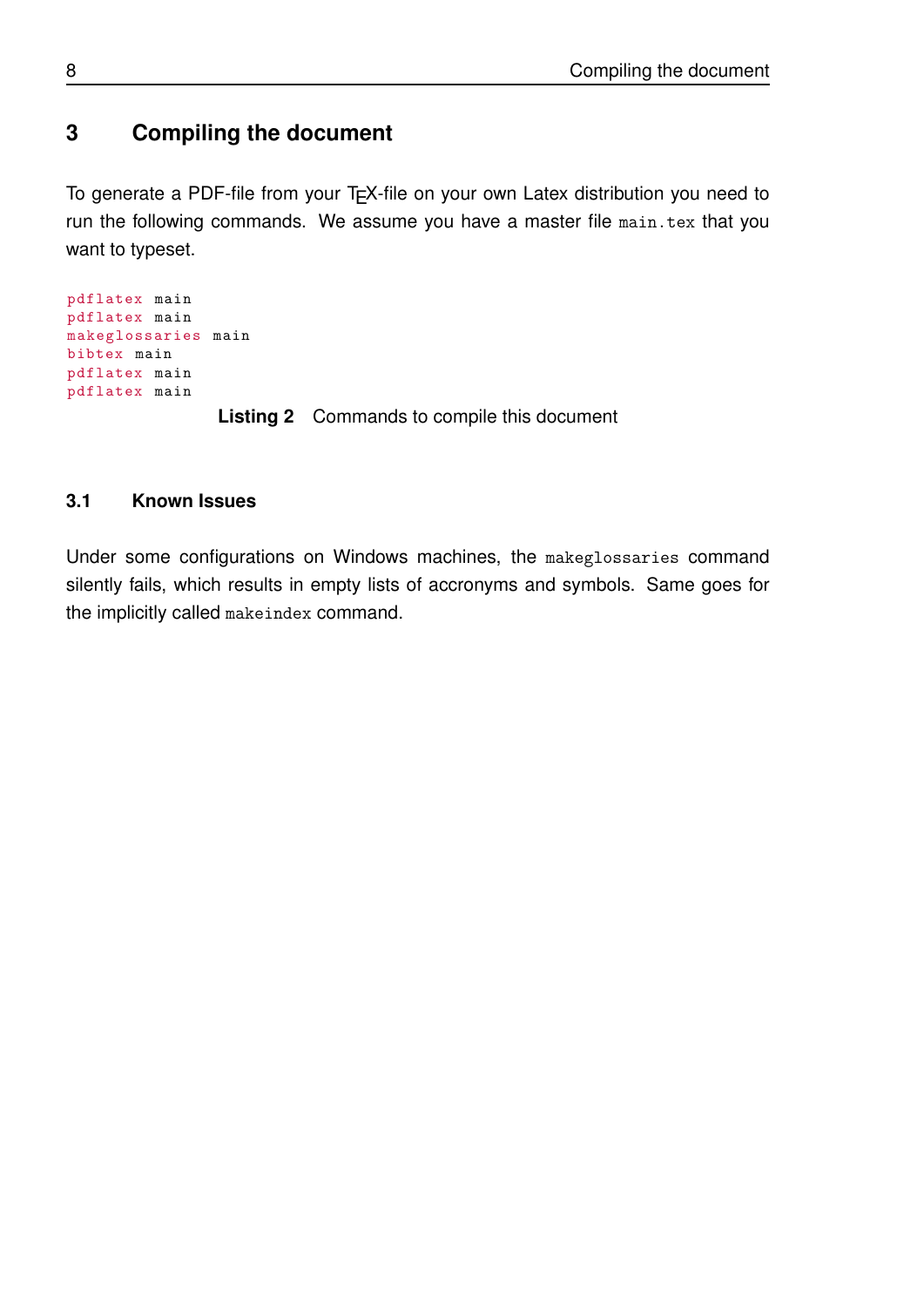## **References**

- <span id="page-16-3"></span>Becker, J., & Kahn, D. (2011). The Process in Focus. In J. Becker, M. Kugeler, & M. Rosemann (Eds.), *Process management: A guide for the design of business processes* (2nd ed., pp. 1–13). Springer.
- <span id="page-16-0"></span>Hammer, M. (2015). What is Business Process Management? In J. Vom Brocke & M. Rosemann (Eds.), *Handbook on business process management 1* (2nd ed.). Springer.
- <span id="page-16-2"></span>Rozinat, A., Wynn, M., van der Aalst, W., ter Hofstede, A., & Fidge, C. (2008). Workflow Simulation for Operational Decision Support Using Design, Historic and State Information. *Proceedings of the 6th International Conference Business Process Management (BPM)*, 196–211. [https://doi.org/10.1007/978-3-540-85758-7\\_16](https://doi.org/10.1007/978-3-540-85758-7_16)
- <span id="page-16-1"></span>vom Brocke, J., Schmiedel, T., Recker, J., Trkman, P., Mertens, W., & Viaene, S. (2014). Ten Principles of Good Business Process Management. *Business Process Management Journal*, *20*(4), 530–548.<https://doi.org/10.1108/BPMJ-06-2013-0074>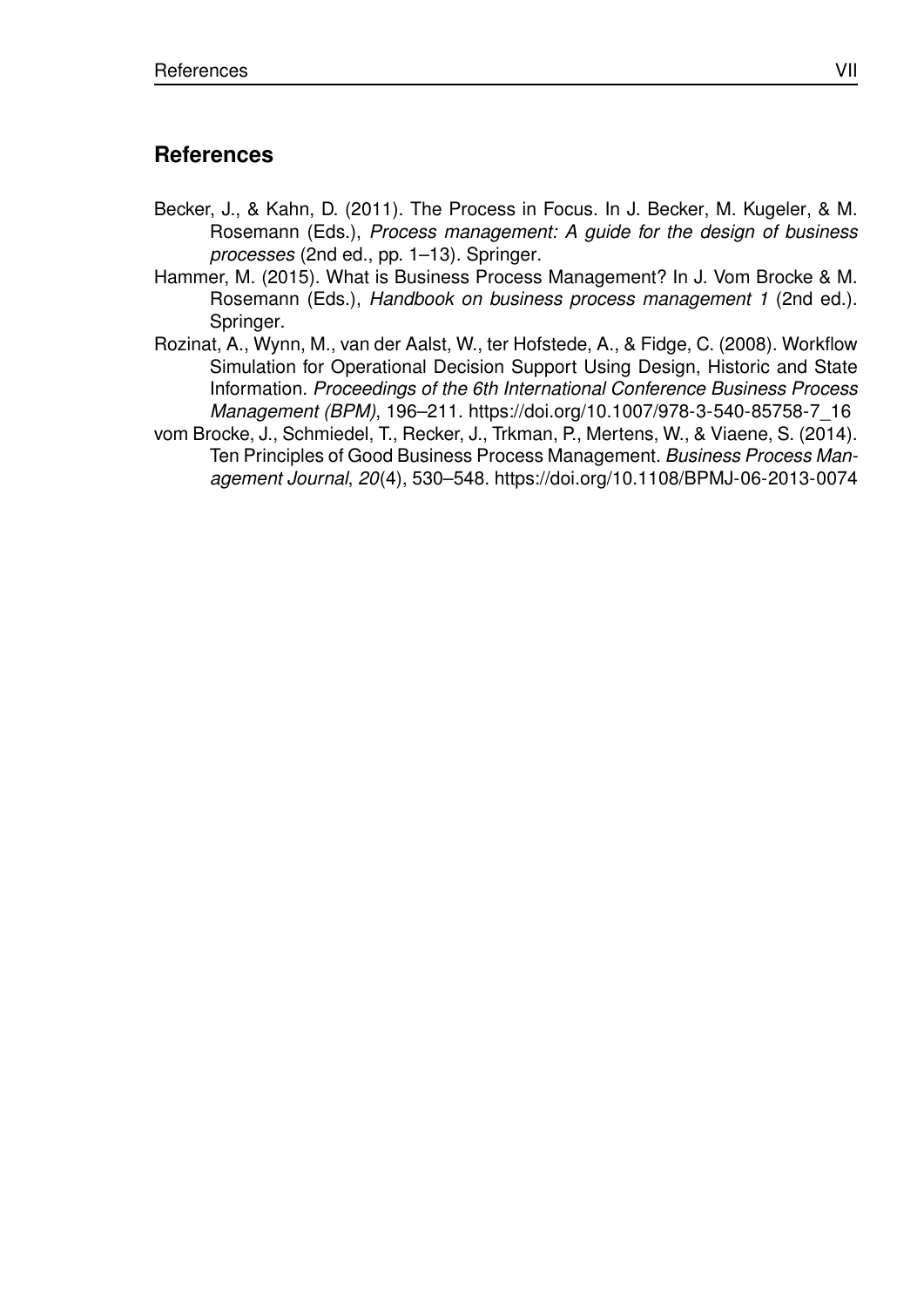# <span id="page-17-0"></span>**Appendices**

## **A Some Appendix Section**

Appendices provide only two structural levels, viz., \section, and \subsection.

The numbering of figures, listings, tables, and footnotes is not reset. Thus, it continues as usual in the appendix.

## **A.1 Some Appendix Subsection**

Suspendisse vitae elit. Aliquam arcu neque, ornare in, ullamcorper quis, commodo eu, libero. Fusce sagittis erat at erat tristique mollis. Maecenas sapien libero, molestie et, lobortis in, sodales eget, dui. Morbi ultrices rutrum lorem. Nam elementum ullamcorper leo. Morbi dui. Aliquam sagittis. Nunc placerat. Pellentesque tristique sodales est. Maecenas imperdiet lacinia velit. Cras non urna. Morbi eros pede, suscipit ac, varius vel, egestas non, eros. Praesent malesuada, diam id pretium elementum, eros sem dictum tortor, vel consectetuer odio sem sed wisi.